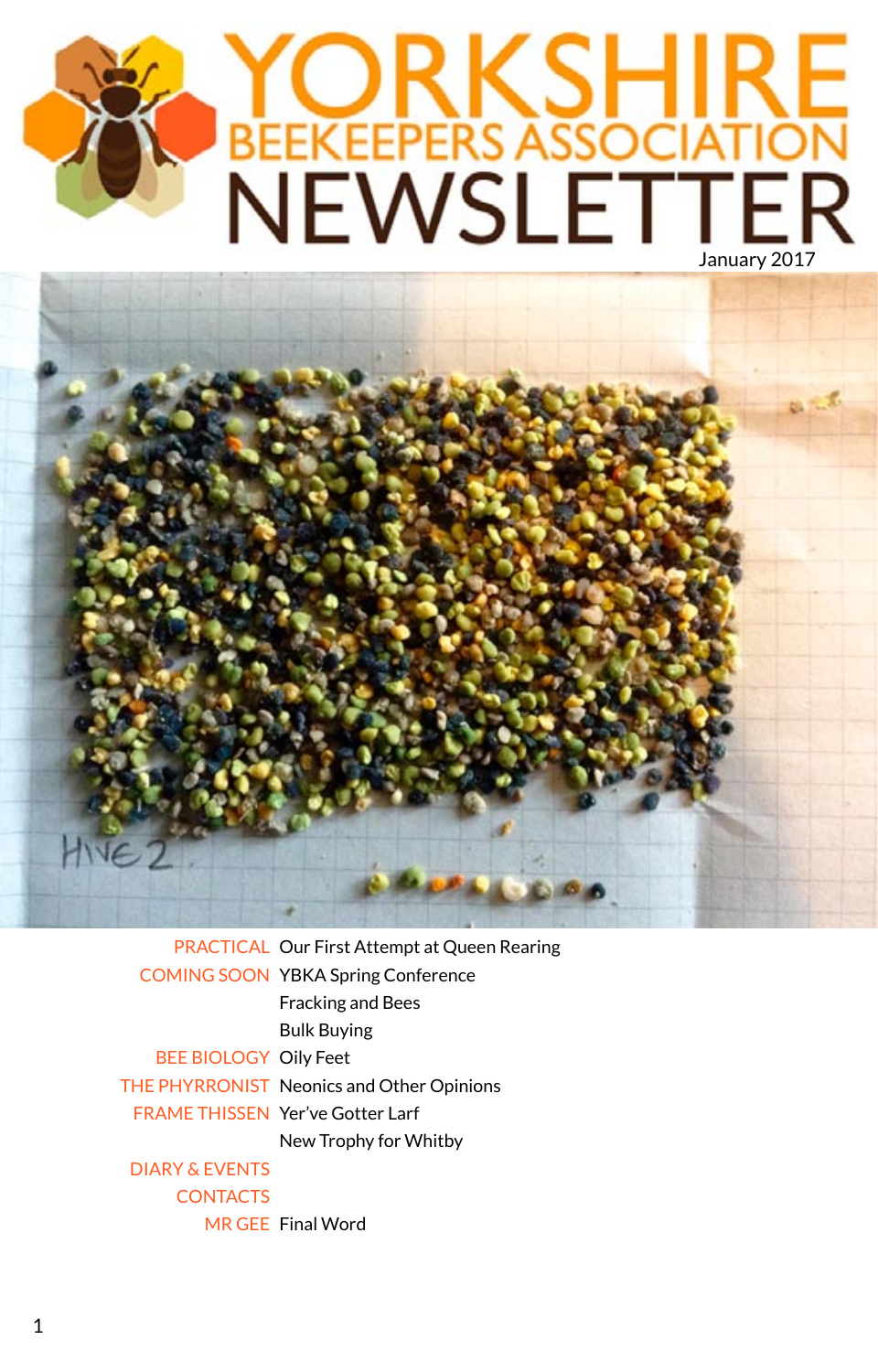

# Our First Attempt at Queen Rearing

*by Gillian Thatcher*

My sister and I have been keeping bees for 6 years, and are currently running 16 colonies. Spring 2016 hadn't been too good for getting our new queens mated; we had some colonies that were not the best to handle, and some that didn't build up well, so we decided to have a go at selectively breeding a few queens.

We keep reading about the importance of selective breeding but have never been able to get around to doing it in a controlled manner, leaving it up to the bees to select their queen. Then everything seemed to drop into place, I had a nice colony that was building up well, the bees were good to handle and foraged well, so we selected this colony to breed from. Jen had a large queenless colony that we could use to rear the queens.

The next problem was how to go about doing it? We wanted to use a system that we felt would guarantee a good degree of success at the first attempt, we were sure that grafting would not afford us that success at the first attempt, we haven't been able to get to any courses on grafting and it appears to be rather fiddly, so I had a look on the Internet and came across an article on cell plugging.

After reading the article I was certain that was the way forward for us, although the cell plug system suggested appeared rather complicated. We wanted a system that was simple, using everything that we already had in our possession. We realised that we would have to make our own wax cell cups using a simple mandrel and clean wax; we'd need wax cups not synthetic. As we wanted to warm the wax to push in the cut cells we then got an empty brood frame and added a couple of horizontal bars to hold the cell cups. The next problem was how to cut out the cell, there were several suggestions including using a bullet casing! Well not surprisingly we didn't know where to get bullet casings from so I turned to my engineer husband who managed to understand what I wanted - although he didn't understand what it was for! That didn't matter as he came up trumps and made a stainless steel engineered cutter. The diameter of the cutter is half an inch so actually only damages 13 cells, 7 on either side in the cutting process and 6 around the outside of the chosen cell, We felt that this was a small price to pay to ensure a good selected queen.



We prepared a brood frame with the two cell bars, the first bar an inch from the top bar and the second bar two and a half inches from the first bar. These are attached with a nail at each end which allows the bars to be rotated. A good bed of wax approximately a quarter on an inch thick is put on the cell bars which allows the wax cell cups to be attached to them.

We placed 8 cups on the bottom bar equally spaced apart, we dipped the cups into some molten wax and placed in position on the bars and then poured some more wax around the cups to secure them well.

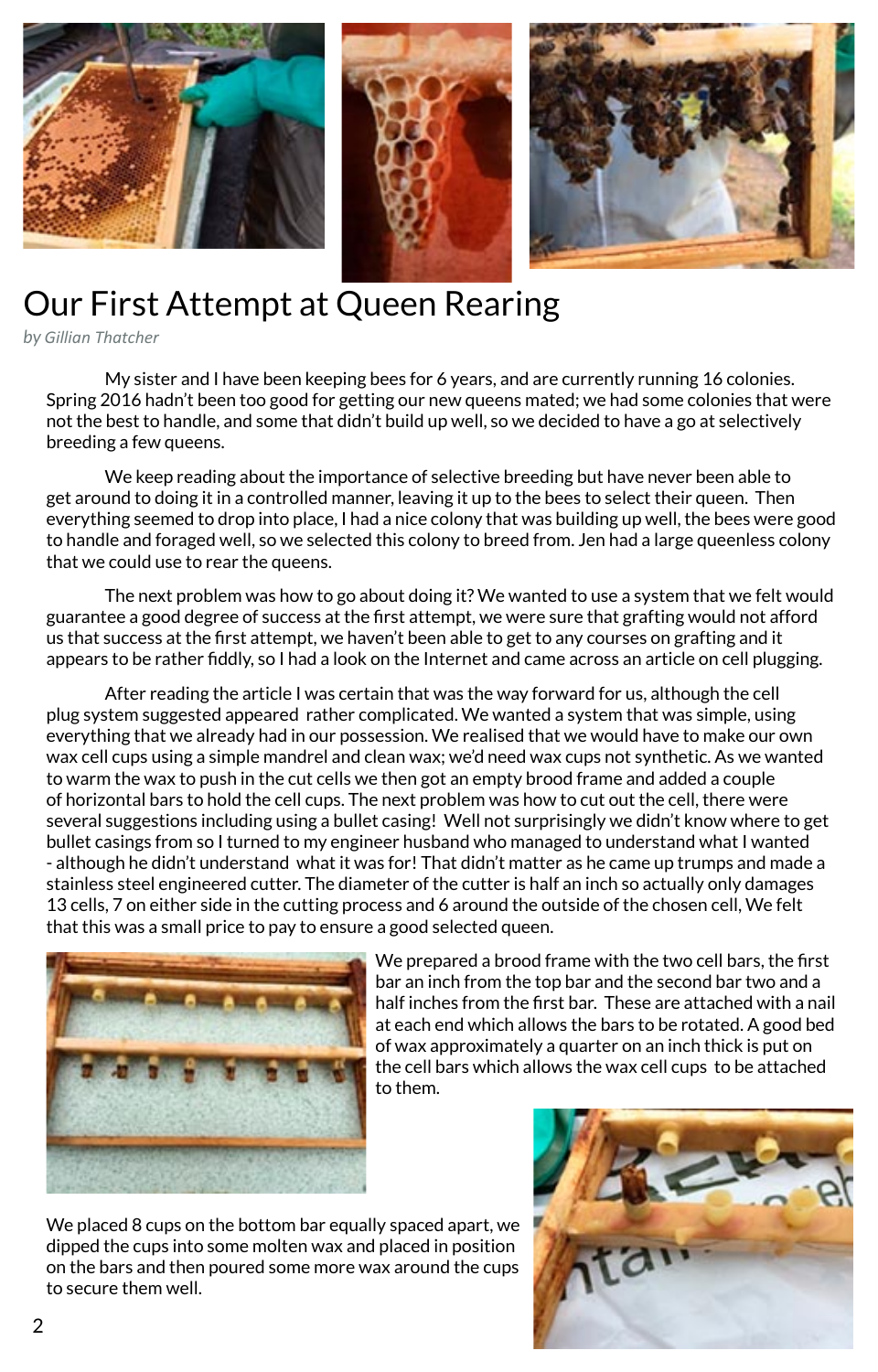Now we had our equipment ready, we took out a frame of young larvae from the chosen colony, we placed the frame on the tail gate of our vehicle, we gently warmed the cutter with a gas filled fire lighter (getting it too hot makes the cell plug too hot to handle) and carefully cut out the first cell. We chose young larvae all about 4 to 5 days old. Checking we were not too near the foundation wires, we gently pulled the cell out of the cutter; we then warmed one of the wax cell cups and pushed the cell into the cup. We made sure that only the chosen cell was viable for the bees to raise. When we had the eight cells done we put the frame into the centre of the queenless colony. We closed up the colony and although the colony was on a borage crop, we still gave the colony some syrup. The brood frame was returned to the parent colony, and although looks a bit holey, the bees did fill it in, and we soon couldn't tell which frame we had used.

After 48 hours we had a look to see what the situation was with the cells, we were thrilled to see that the bees were drawing out the queen cells. Six days after the cell cups were taken we checked the cells again, 6 of the 8 cells where viable, we were really pleased with the result at that stage.

Ten days after starting the process we decided to transfer the sealed cells to nuc boxes. We made the nucs up with a frame of brood, a frame of stores, two more frames and plenty of nurse bees. We left

the nucs for a couple of hours, then we gently cut the sealed queen cells from the frame and popped them into a cell protector, and placed it between the brood frame and stores. We fed the nucs with syrup.

After 14 days from the start, we checked the queen cells, they had all hatched out and we now have 6 nice queens .

We are absolutely delighted with the outcome. To get 6 queens out of 8 cells at the first attempt was thrilling. We certainly will be doing it again next year, we will be looking into using a rearing colony rather than just relying on a queenless colony, we hope next season not to have any queenless colonies, as we will have now have some overwintered nucs to fall back on.

We found that it was really easy to do, when you have all your equipment ready, one person could do it very quickly. We could have produced more queens using both bars, but we only wanted a few queens, so only used the bottom bar.

Care must be made to check that any brood frames that are put into the nucs are free of unwanted queen cells, if this is not done, then all your hard work can be undone!

You can contact us at gillianthatcher@btinternet.com if you would like any more information or details about the cell cutter, we would be pleased to help.



Peter Hewitt recited something from Shakespeare's Midsummer Night's Dream to me today. So here's that taste of summer for you too. If bees could speak surely these would be the words of their waggle dance...

*I know a bank where the wild thyme blows, Where oxlips and the nodding violet grows, Quite over-canopied with luscious woodbine, With sweet musk-roses and with eglantine: There sleeps Titania sometime of the night,* Lull'd in these flowers with dances and delight."

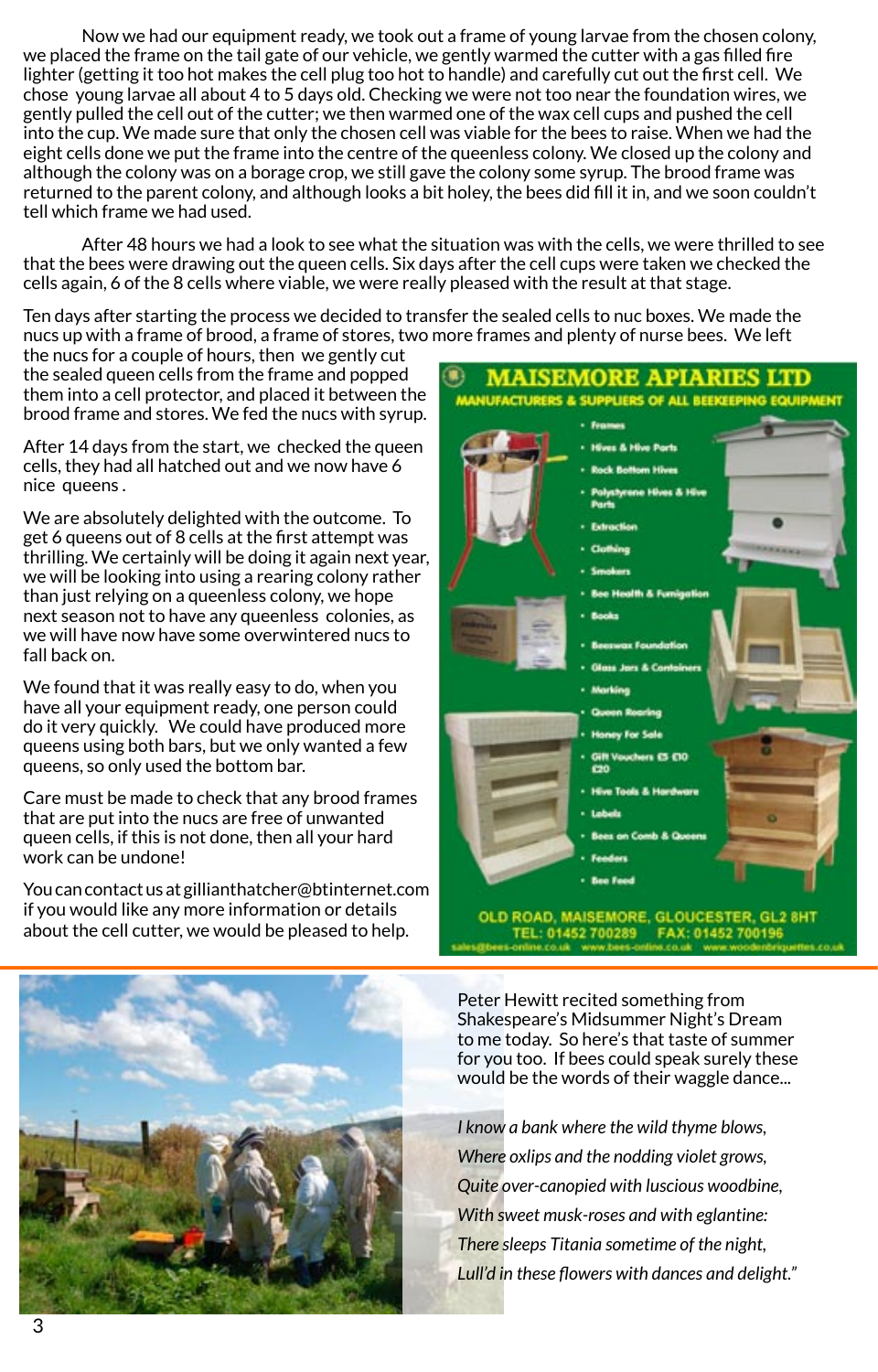# YBKA Spring Conference 2017



YBKA is very pleased to announce the the dates and details for this year's Annual Spring Conference on Saturday 25th March 2017 at the Manor Academy in York.

|  |                       | 08.30 - 09.15 Registration and refreshments<br>09.15 - 09.30 Welcome and introduction by YBKA Chair Phil Gee |                                                                                                                                               |  |
|--|-----------------------|--------------------------------------------------------------------------------------------------------------|-----------------------------------------------------------------------------------------------------------------------------------------------|--|
|  |                       | the lectures, workshops and drop-in clinics.                                                                 | 09.30 - 09.45 Chris Coulson and Jim Pearson will explain how delegates can select                                                             |  |
|  |                       | 09.45 - 10.30 Dr. Sara Robb                                                                                  | Turning beehive products into soaps & cosmetics.                                                                                              |  |
|  |                       |                                                                                                              | 10.30 – 11.00 Coffee break when delegates opt for workshops)                                                                                  |  |
|  |                       |                                                                                                              | 11.00 - 11.45 Yvonne Kilvington Introducing children to beekeeping<br>11.45 - 12.30 Dr Ravishanka Sargur Managing bee & wasp sting allergies. |  |
|  |                       | $12.30 - 13.45$ Lunch & chance to shop                                                                       |                                                                                                                                               |  |
|  |                       | 13.45 - 14.30 Keith Bartlem                                                                                  | <b>Flying with bees</b>                                                                                                                       |  |
|  |                       | 14.30 - 15.15 Mark Patterson                                                                                 | <b>Planting for pollinators - the importance of</b><br>providing good quality forage                                                          |  |
|  | $15.15 - 15.30$ Break |                                                                                                              |                                                                                                                                               |  |
|  |                       | 15.30 - 16.30 Beekeepers' Question Time                                                                      |                                                                                                                                               |  |

## GO TO WWW.YBKa.ORG.UK FOR THE BOOKING FORM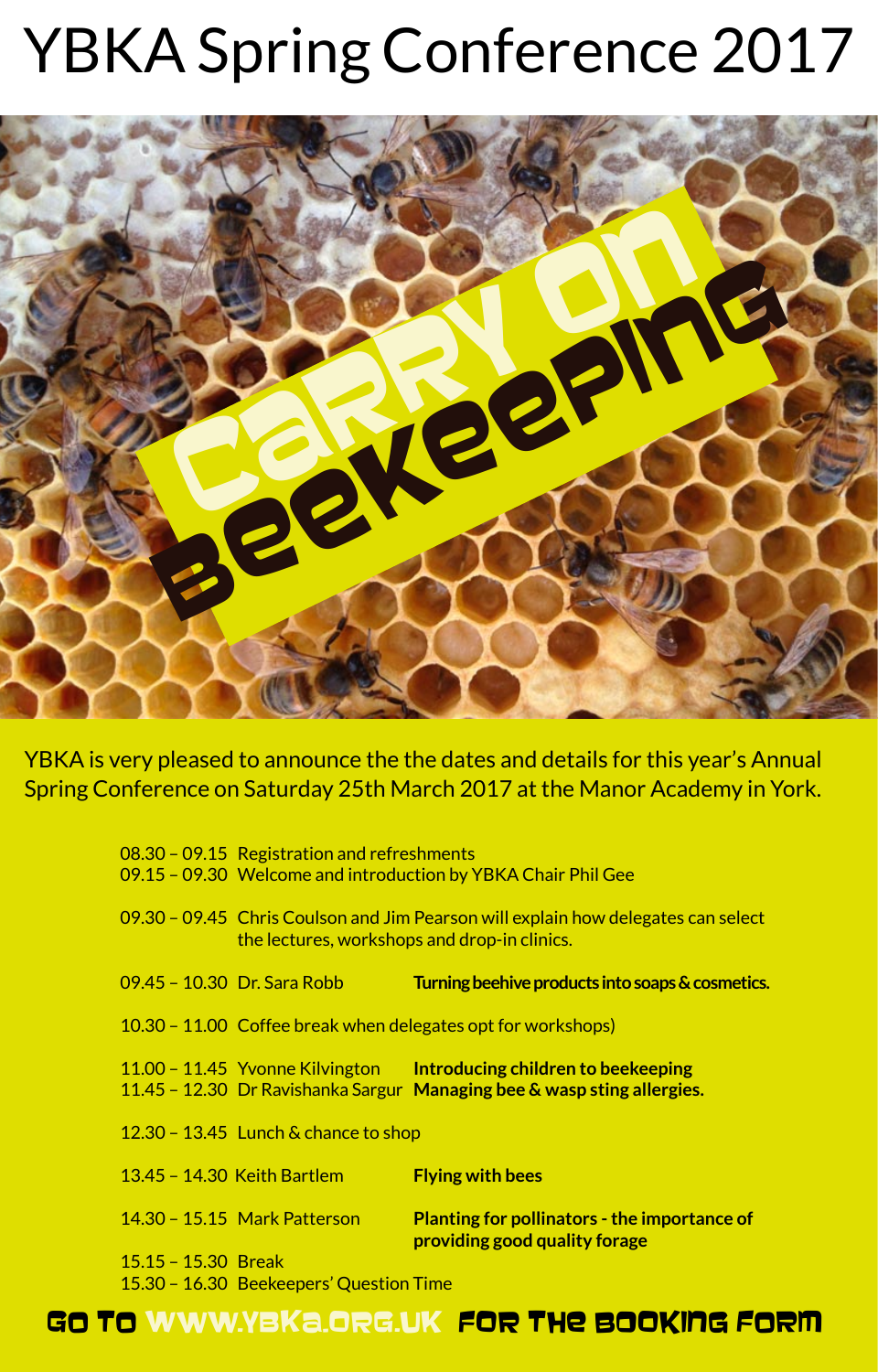

## SPEAKERS & DEMONSTRATORS

**Dr Sara Robb** studied pharmacognosy and toxic natural products at the Philadelphia College of Pharmacy & Science. Her ensuing PhD focused on the role of oxidative stress in aging. In 2003 Sara founded Bath Potions specialising in honey soaps and beeswax creams.

**Dr. Ravishankar Sargur** consultant Immunologist at the Northern General Hospital, has extensive experience in the diagnosis, management and treatment of allergic conditions including bee & wasp venom allergies. He is a member of the Venom Allergy Interest group in the European Academy of Allergy, Asthma & Immunology.

**Keith Bartlem** is a Captain with Thomas Cook Airlines and started his flying career whilst studying Ecology at Stirling University. His student summer job as a gardener's boy introduced him to bees. He is a Basic and General Husbandry examiner and a Master Beekeeper.

**Mark Patterson** of London BKA is an ecologist with 18 years experience and full time beekeeper operating as 'Apicultural'. Mark is a trustee of London BKA and seasonal bee inspector.

**Yvonne Kilvington** is the YBKA Education Officer and a teacher at Ashbrow School in Huddersfield.

**Chris Coulson** chairman of Beverley BKA will demonstrate how spare wax can be converted in to useable foundation for the hive.

**Master Beekeeper Jim Pearson** will run a drop-in clinic and will heroically attempt to answer ANY beekeeping related question. **Geoff Pearson** will demonstrate skep making.

Ticket price is £25 and includes all refreshments and lunch.

To book your ticket please contact Roger Chappel the YBKA secretary

By post 4, The Green, Brafferton, Darlington, Co. Durham DL1 3LB or

By email: secretary@ybka.org.uk

By phone 01325 315741 or 07905 190 701

You can pay by card over the phone or by cheque (payable to YBKA)

Please remember to inform us if you have any special dietary requirements.

Address for conference : Manor Academy, Millfield Lane, Nether Poppleton, YORK YO26 6PA

5



Manor Academy York

 $4123$ 

Leve

### TRADE STANDS WILL iClDe:

apmee

AbLo

## BBKa enucation

national Bee unit

## northern Bee **BOOKS**

Leens University SUSTAMABILITY Service (Beekeeping GROUP)

Heritage WILDLOWERS

SPINKS GLASS

## SOLWAY BEES

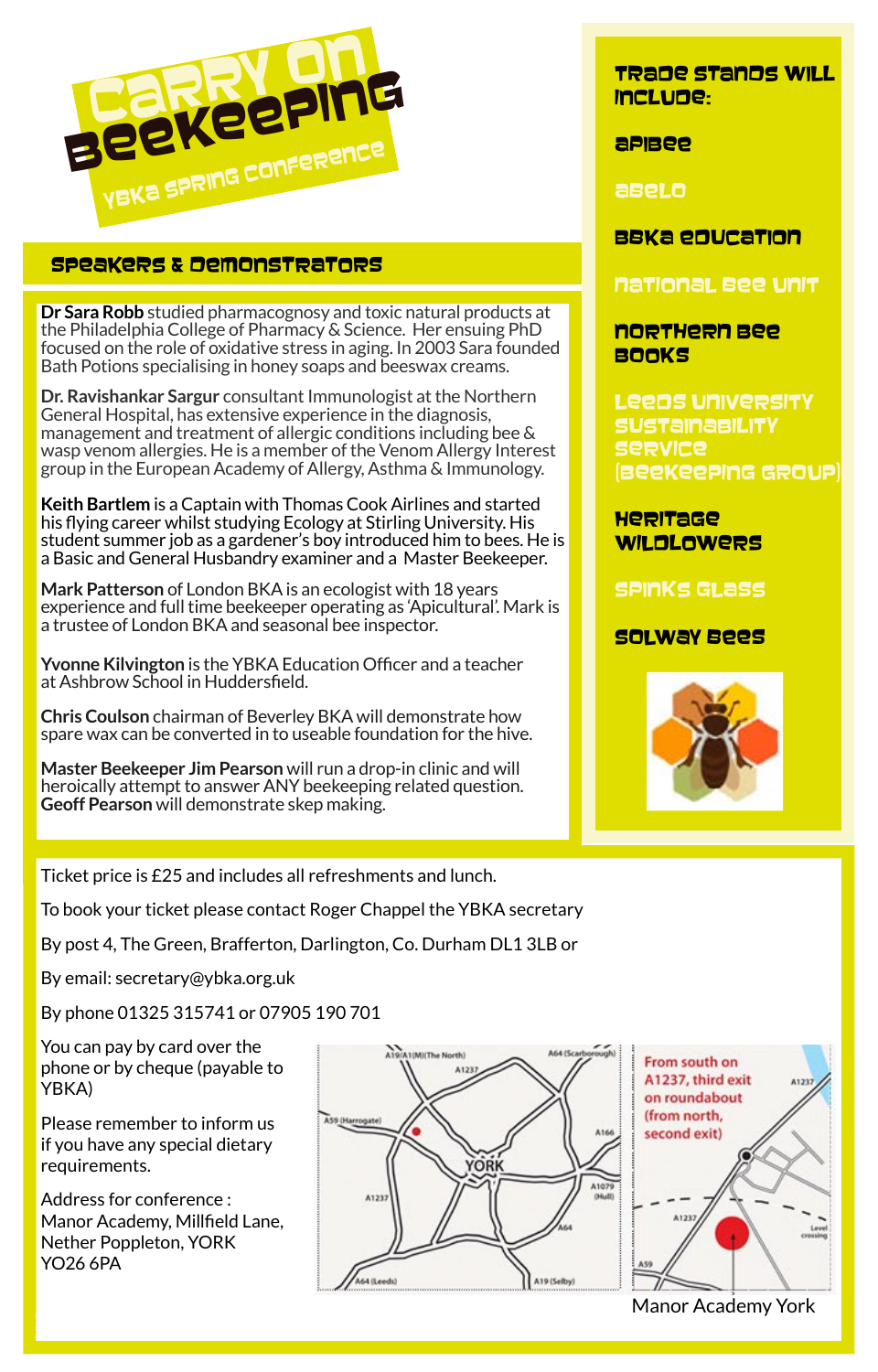## Fracking and Bees

*by Mick Johnston, Scarborough and District Bee Keepers Association*

Will fracking affect bees and beekeepers? Should beekeepers be concerned about fracking? My answers as of now: Who knows, and most definitely.

One of the features of fracking is that it is complex and unless it comes to your neighbourhood the initial response of most people is to recognise potential environmental issues but broadly accept the government line that with good regulation there will be no significant risk. However, once the drilling test rigs threaten to grind down your local roads on the way to a drill site near you perceptions rapidly change. Fracking hasn't started yet in the UK and this leaves apparent room for debate in this country about the environmental impact. However fracking has been carried out on a large scale for twenty years in parts of the USA, ten years in parts of Canada and for shorter periods in a number of countries.

There is now a lot of evidence of the environmental and health impacts of fracking. The direct impacts are, very broadly:- risk of contamination to artesian water, gaseous escapes at various stages of the process principally methane but including a cocktail of other hydro carbon based toxins, risks in transportation and disposal of high volumes of contaminated water, generation of large volumes of HGV traffic, and more locally , noise, light pollution and visual intrusion. The consequent impacts vary depending on the nature of the area but include direct health impacts, depression of house prices, adverse effect on agriculture and tourism, congestion costs and unmeasurable impact on quality of life. Jobs will be created but they will also be lost.

The impact on bees and beekeeping has not been assessed and as with the impact of pesticides will probably be argued about for decades. There is research (*www.nature.com/articles/02779*) that shows that NO and NO<sup>2</sup>, present in diesel exhaust, significantly impair bee foraging; they can quite radically reduce the bees ability to identify floral odours. But who knows what concentrations of NO & NO2 will result from fracking how quickly they will be dispersed, how lasting the effect is and so on. Perhaps the BBKA or NBU should be commissioning some research.

On top of the above is whether the UK should be developing new sources of hydrocarbon based fuel when the world already has too much and we are supposed to be committed to reducing CO<sup>2</sup> emissions. (Not to mention that we just closed our coal industry condemning parts of Yorkshire to decades of poverty).

While the jury may be out for some time on the specific impact of fracking on bees and beekeeping, there is ample evidence of the broader damage that fracking can do to the environment let alone to human health - over 700 peer reviewed studies at the last count. And when it comes to bees, if their commercial value as pollinators is recognised by governments as sufficiently important to put the brakes on the agrichemicals business with the moratorium on neonicotinoids, why can't the same be done for fracking? At least have a moratorium until it can be proved that fracking will not damage the already fragile bee population.

In case you wondered, you are getting this diatribe from me because my bees are just a few miles from Kirby Misperton where fracking will be starting any day if Third Energy can get their drilling convoy past the demonstrators. However, if fracking goes ahead there will be a well head within half a mile of my house, and the odds are that there will be a well head within half a mile of you too as more than 60% of the surface area of Yorkshire is already licensed to frack. Check the map to see if you are licenced (*www.foe.co.uk/campaigns/climate/issues/uk\_fracking\_map\_41274*. ) The

result will be up to 2,400 well heads across Yorkshire alone, each one of which could be fracked up to forty times over a fifteen to thirty year period.

Beekeepers are generally an environmentally aware bunch so I think that even without definitive proof that fracking will be bad for bees there is plenty for beekeepers to be concerned about. Personally I'd like to see the Yorkshire Bees Against Fracking banner produced now and raised at the Anti Fracking Camp at Kirby Misperton. Anyone interested?

> Scarborough and District Association willbe discussing the issues at a Branch meeting on 27 March.

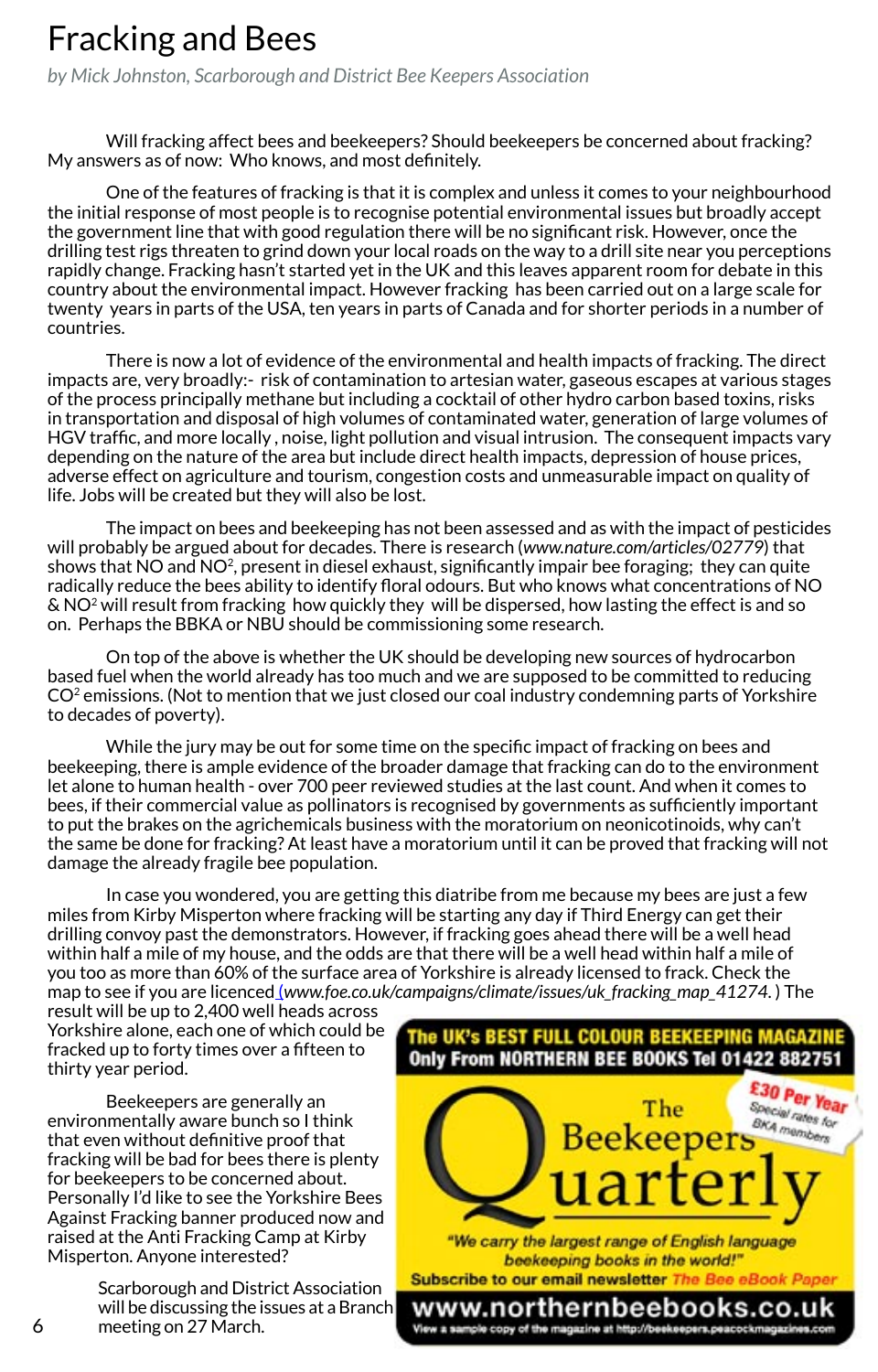## Why one should or should not write about beekeeping or anything else for that matter?

*by John Whitaker*

When one writes an article for a publication such as the YBKA Newsletter it could be regarded as a total waste of time. If you are lucky only one in five of the membership will bother reading it. You may worry that there may be a few ungenerous souls who find reasons to criticise your carefully crafted words. They could regard you as totally unqualified to have contributed to the esteemed publication, an upstart even and they could do so much better if they put their minds to it. In which case why didn't they? Maybe you are not confident about your grammar and spelling. Don't worry – that sort of error will be corrected by your excellent editor or MS Word. Maybe some of your readers will disagree with you. So what? You yourself probably disagree with half the things you have ever read and heard about beekeeping. And if someone disagrees with you it is a sort of compliment – it means they have read your article carefully and it has made them think, which above anything else is what you want to achieve.

In actual fact, ungenerous souls amongst your readership will be very few, and they will be far outnumbered by those who will appreciate what you have written and the effort you have made. No matter how modest you are about your experience, the very fact that you have set out to write an article will inevitably mean that you have spent the odd sleepless hour ruminating on the subject, that you will have read around the topic and discussed it in the pub. The very process of putting your ideas into words will have made you into much more of an expert on the subject than the vast majority of those that are going to read it.

So is writing an article an act of pure altruism? Of course not. There may be some who like the hubris of being in print. But that is not a good reason either. The best and very selfish reason in my view, is that it improves your beekeeping. Often as not, it's not until you make the effort to put your ideas in writing that you really sort out whether your ideas make sense. The logic or lack of it becomes obvious, new ideas occur to you and in the next season you will be keen to practice what you preached.





## Volunteering at the YBKA

Unpaid but rewarding opportunities if you've a mind to be on the YBKA team.

PR Officer - shout it loud for the beekeepers of Yorkshire. Can you do that?

Newsletter Editor from Jan 2017.

Membership Secretary - working with the Treasurer to ensure we're all paid up and insured

Please email the YBKA secretary for info - contact details on last page of newsletter.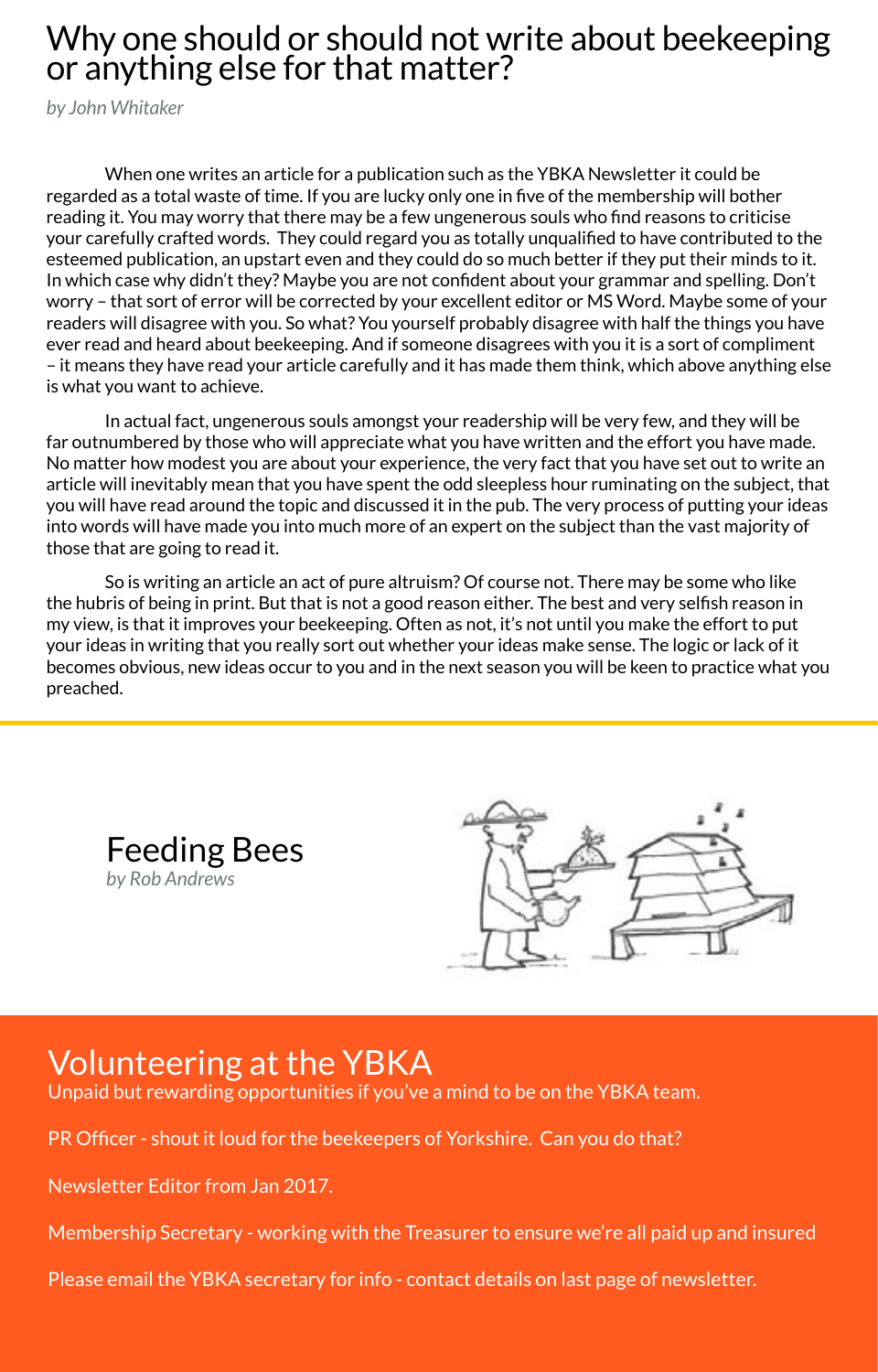# Bulk Buy By Beekeepers

Once upon a time Yorkshire BKA used to be able to negotiate with those who made wax foundation and get special discounts if they bought enough to build a life sized version of the Titanic. This would then be sent to the poor soul who volunteered to receive it all and fill his sitting room to the rafters. He would sit in his fingerless gloves counting out packs and portions winter night after winter night. His missus who had put the Christmas tree up, would have completely forgotten it was there until the removed wax foundation packs revealed it in all its baubly splendour once again – in January!

YBKA no longer gets the deals it did because the internet, distribution and competition have changed the face of buying and selling. Now each association can negotiate the exact same deal as its big sister.

Some associations have taken this one step further. They now put in bulk orders for fondants and inverted syrups and receive these on pallets. Some BKAs then sell at cost to its members, portioning out the delivery cost pro rata which really takes the sting out things. Sorry!

You can go further and negotiate with suppliers over bee suits, poly nucs, frames etc. as being a member of a BKA gives you some purchasing clout and most are happy to offer further discounts if you ask. Expensive bee medicines can also be acquired with the same leverage so that all of a sudden you are paying for exactly what you need with no waste what so ever-which is great because it all has a very short shelf life.



Email is the way to do this and maybe, if someone is able in your BKA, set up a Google excel-like spread sheet so that each beekeeper can edit their own order on line. Some have set up a shop and add a small surcharge which is used to fund beekeeping activities. Turnover has to be carefully monitored if you do this or the Charities Commission will start to get grumpy.

There only needs to be a handful of interested individuals to get the bulk buy deals; one of you must be organised and willing to put in the order and make sure the Treasurer's cheque-signing hand is warmed up ready to sign cheques.

# A bit of biology: Oily feet

Honey bees have special glands in their 6 feet. As is usual in beekeeping this gland has more than one name – tarsal gland, Arnhart gland, footprint gland - they're all same thing. Bees' legs have 5 sections below the knee called tarsomeres. The extremity or foot is called the 5<sup>th</sup> tarsomere and it is here that this very important gland resides.

The queen's feet all leave oily chemical footprints which are pheromones (a chemical messaging system) telling the workers that she is present in the hive and they do not need to make another queen. It's generally accepted that when a hive is jam packed with bees the strength of her footprint pheromone does not reach all the nest edges. Importantly this lack of pheromone can then inform the workers to make another queen (or 10!!). So if the beekeeper damages his queen's feet he'd better watch out!

The workers' chemical footprints are left on flowers and amongst other functions, can tell other bees that the flower has been depleted of nectar for example. Along with other messages, the secretions from this gland are also all over the inside of the hive and at the hive entrance - it kind of says 'this is home'.

The role of drone footprint pheromones is still vague to humans but some believe it helps workers know the difference between the younger drones which can't feed themselves and the older independent ones that try it on a bit!

If you want to read a little more then try these: *www.beeculture.com/a-closer-look-tarsal-glands-footprintpheromone* and *www.ncbi.nlm.nih.gov/books/NBK200983/*

Education Officer Yvonne Kilvington for more info. Bee biology is part of BBKA Module 5. It's great fun to learn. Ask YBKA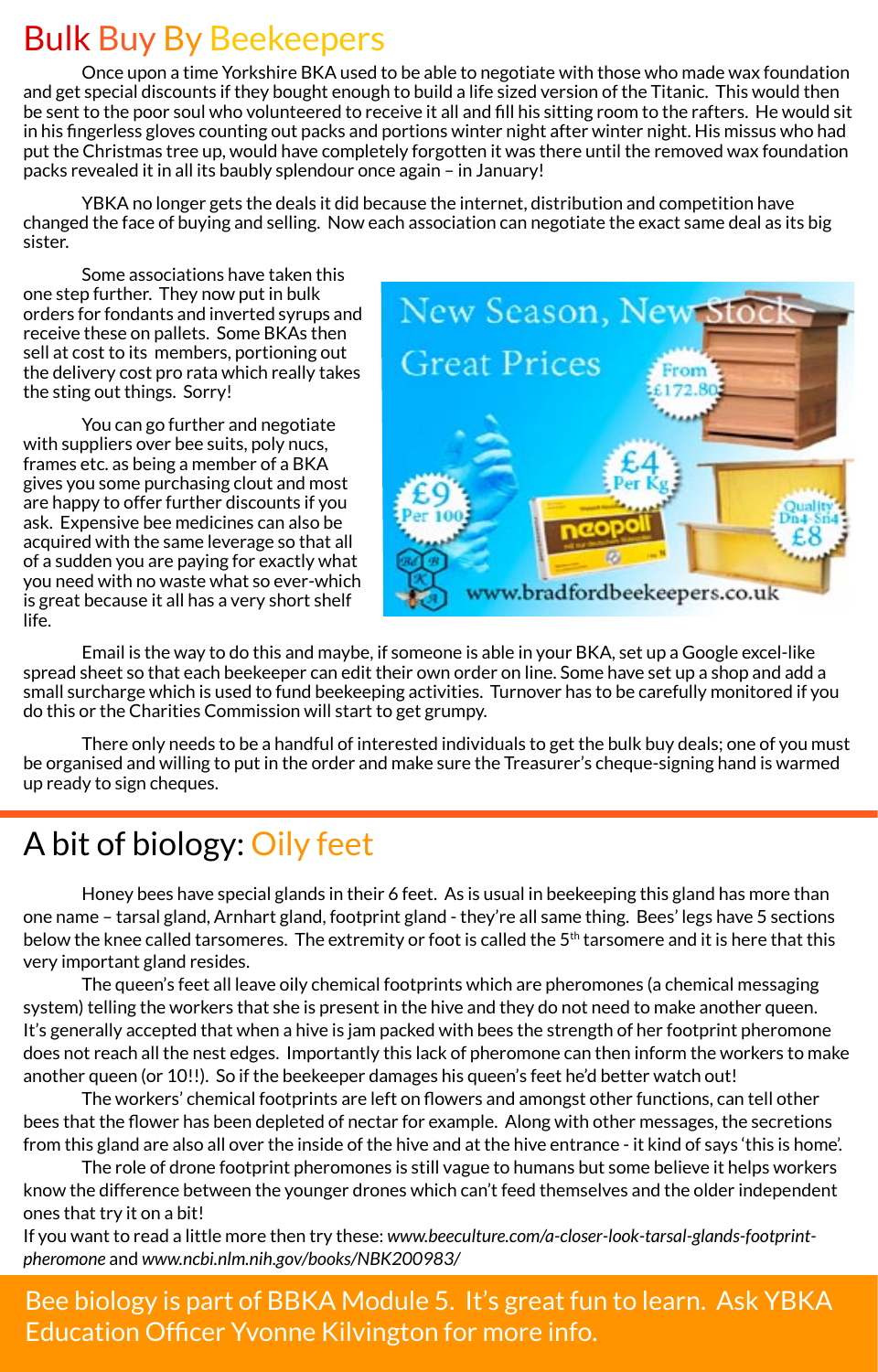# The Phyrronist: Neonics, what happened to the CEH report and when speculation can become fact

In September, Freedom of Information requests obtained hitherto secret studies by Bayer and Syngenta, conducted as part of the regulatory process, which detailed harm neonics cause to honeybees at over 50ppb neonic concentration. On being 'found out', the companies asserted in their defence that these concentrations are never seen in the field, but independent researchers noted that pollinators in real environments are continually exposed to 'pesticide cocktails', rather than to single chemicals for relatively short periods as in regulatory tests. Moreover, these concentrations are also often found in soil, water, and guttation fluid. (Indeed, Health Canada has just banned

imidacloprid, due to high residues in soil and water) Interestingly, Bayer/Syngenta testing used sucrose-dosing of bees: precisely the method they have repeatedly denigrated independent researchers for employing in an attempt to undermine those researchers' results.

A just-published Scottish study shows reduced pollen-collecting ability in neonicexposed bees, while another new study shows significantly reduced weight, longevity and sperm viability in neonic-exposed drones, which the researchers suggest, could be at least partially responsible for problems with queens. And, in a no-news flash, we're still awaiting results of the CEH neonic field study.

Finally, a recent survey found that 81% of the UK public support neonic ban, but will Beerexit wreck it for bees? The NFU continues to lobby against the ban, but will need public support for increased UK taxpayer subsidies once EU

At a beekeepers' event last month we got onto the hot potato of neonics and oilseed rape. Luckily for me I am nowhere near any rape, winter wheat and not particularly close to golf courses (these decorative amenity sites are one of the big non-agricultural users).

A couple of experienced beekeepers were asked if they had noticed any difference in their bees as they were foraging on rape. I took the



question to imply negative difference: were their bees worse off? To this they both answered without hesitation, no they had noticed no difference.

I was wondering how they had been monitoring for the impact of neonics specifically on their bees. These studies are highly specialised, incredibly difficult to set up and interpret – then once analysed the authors have to jump through the hoops of peer review. Against all of the white noise that is Varroa, weather, seasonal variability in notifiable diseases, warm winters etcetera, realistically neither of them could answer neither yes or no, but chose to answer no - implying that there was no deleterious effect. The answer should have been: I do not know.

Neither did either of them appear to acknowledge that there were any data on the deleterious effects of neonics on pollinators – despite the ocean of data out there in the public domain. For two heavy weight beekeepers to deny the science is not good teaching. Science is a light that should illuminate and inform, which in the main it does. Yet from the mouths of those we respect, opinion easily becomes fact.

Similarly at last year's Spring Conference FERA gave an entertaining Top *Ten* count down of the worst things that do our bees in. The hit parade went like this: at 10 Nosema, 9 pesticides, 8 Chronic Bee Paralysis Virus, 7 EFB, 5 AFB, 4 wasps, 3 Varroa and DWV, 2 weather, 1 management. Perhaps FERA's conclusion had been arrived at exactly because the study was massive in breadth and scale. Perhaps it was based on a lot less. Once again the positioning of the *facts* was worryingly vague.

I noticed many beekeepers nodding vehemently in agreement. Because we like what we hear? But do we understand what we hear? Over simplified lists of ingredients in the name of science  $-1$ need more salt with that!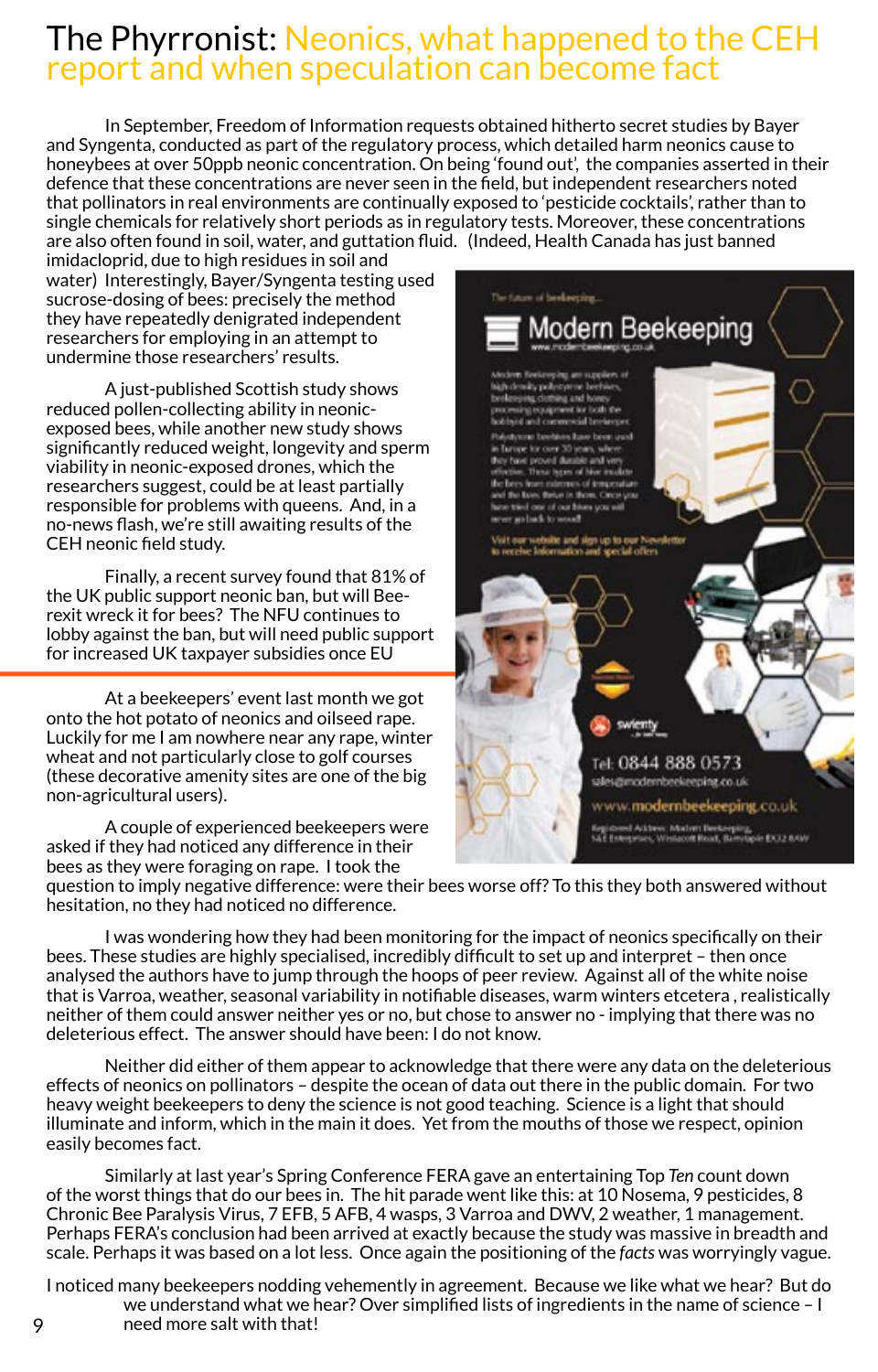

## Frame Thissen! Yer've gotter larf

#### *by Asmall B. Wrangler*

Perhaps it's the venom in the stings? Or maybe the heady propolis fumes as you raise the roof... but beekeeping does seem to bring more than its fair share of amusement (if you're that way out).

I keep my hives on the same land where I keep my chickens. A couple of winters ago, I was puzzled to find a metal mouse guard hanging off a single drawing pin at a hive entrance. Replacing it, with both pins firmly pressed into the wood, I would return next day to the same crime scene. The mystery was solved, when I found one of my bigger birds, Tilly Mintus, pecking away at the mouse guard fastenings!

I help at our Association apiary, on a National Trust site, which is always busy with visitors on high days and holidays. I offered to check on the progress/stores of a colony that we had united with another during our usual session, the following week, when both my experienced colleagues would be away. It happened to be a Bank Holiday Monday.

Being vertically challenged, I had realised that the configuration of boxes on the united colony stand made it rather high, but it wasn't until I was ready to re-assemble the tower, with lots of bees and heavy frames, that the true challenge of the task presented itself. As I strained upward with a laden brood box in my hands, wondering if I would ever manage to get it back onto the stack of boxes below, I was suddenly overcome with the most desperate urge to pee...

As the years go by, various bodily changes may serve to make beekeeping and other hobbies rather more of a challenge and require us to modify the way we used to do things, to accommodate aches and pains, or worse. In this, I feel very privileged to have recently been blessed with the means of doing more, rather than less, in this, my second childhood, with the addition of an exceptionally large, third, hand! I had no idea I was gifted with this benefit, until a colleague took this photo and there it was, huge fingers peeping over the bottom of the frame, allowing me to keep a firm grip on one of the lugs and my hive tool with my other hands. Wow! Steam Punk beekeeping or what?



# New Trophy for Whitby Beekeepers Annual Honey Show

*by Tony Jefferson*

To encourage more beekeepers to exhibit at our local honey show at Egton - always on the 3rd Wednesday in August - Martin Hogan and his Dad John had an Eureka moment and decided to make a bespoke trophy.

Martin's skill with woodwork is legendary in the Whitby area, as is his passion for finding things *that may come in handy one day*. The ebony and the stainless steel handle of the trophy are examples of his recycling skills. The award was used for the first time at the Whitby Beekeepers' final indoor meeting of the year, otherwise known as the Christmas social. Following this meeting it will go to the next Egton Show where it will be a nice addition to our trophy collection.

It will be awarded for the 'blacked out jar class' which is an excellent way of starting to exhibiting honey as it is judged on taste alone. We do get fantastic service and support from the show committee so we thought it is time to award an additional trophy and offer the prize money from our activities.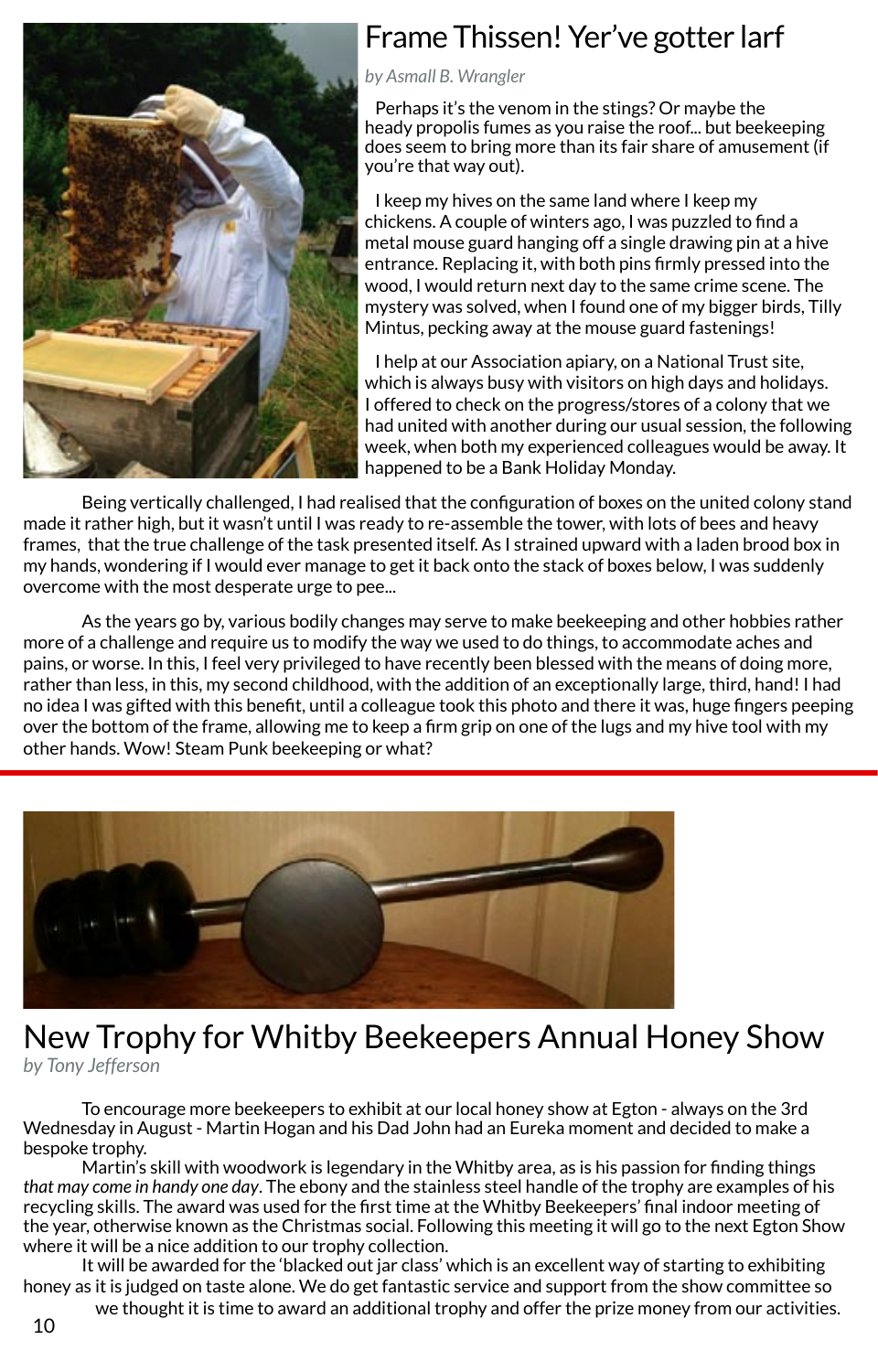## Notice for 2017 YBKA Area Delegates Conference

This is to give advance notice that this meeting will take place on Saturday 25<sup>th</sup> February 2017 at the Normanby Pavilion, Harrogate commencing 10am.

Under the terms of the constitution each affiliated district of the YBKA should appoint at least one delegate, up to a maximum of three as their nominated spokesperson(s). Preferably, I would like to have the names of your delegates at least 3 weeks prior to the meeting but the GPC are happy to be flexible in this respect. Only one of your delegates is eligible to have voting rights equal to the number of recorded paid up members in your district association. Please note that any member of the YBKA may attend the conference. The intended aim of the conference is to provide "direction and guidance to the trustees and the GPC on *the policy, future plans, budget and ac�vi�es of the YBKA*" and, as such, it is felt that this should be very much a working group. Further information will be given in due course, once the GPC has met to discuss the management of the conference in more detail.

District Associations are invited to submit PROPOSITIONS for discussion at the conference and these proposals must be received by me in advance of the conference (i.e. by the beginning of February). Details of the Agenda will be provided immediately after the next GPC meeting which is due to take place on January 13<sup>th</sup>. Thank you

#### **Regards**

**Roger Chappel (General Secretary YBKA)**

# *The 60th Northern Beekeepers' Convention Saturday April 1st 2017*

**Speakers** 

**Prof. Jurgen Tautz one of the world's leading bee scientists Philip McCabe President of Apimondia Prof. Robert Paxton University of Halle Dan Basterfield John Hobrough**

Trade stalls Light refreshments included

*At The Beacon, Westgate Road Newcastle upon Tyne NE4 9PQ For more information go to*

## *www.nebees.btck.co.uk*

*If you keep bees no matter how long you've been doing it, or how many hives you've got, no matter how experienced or inexperienced you are...*

*Have you registered your hives with BEEBASE yet? Have you updated your information on BeeBASE ?*

*Let's keep disease under control by sharing information. It's a great resource for beekeeepers too.*

## *[WWW.NATIONALBEEUNIT.COM](http://www.nationalbeeunit.com)*

*All information entered into BEEBASE is strictly confidential.*

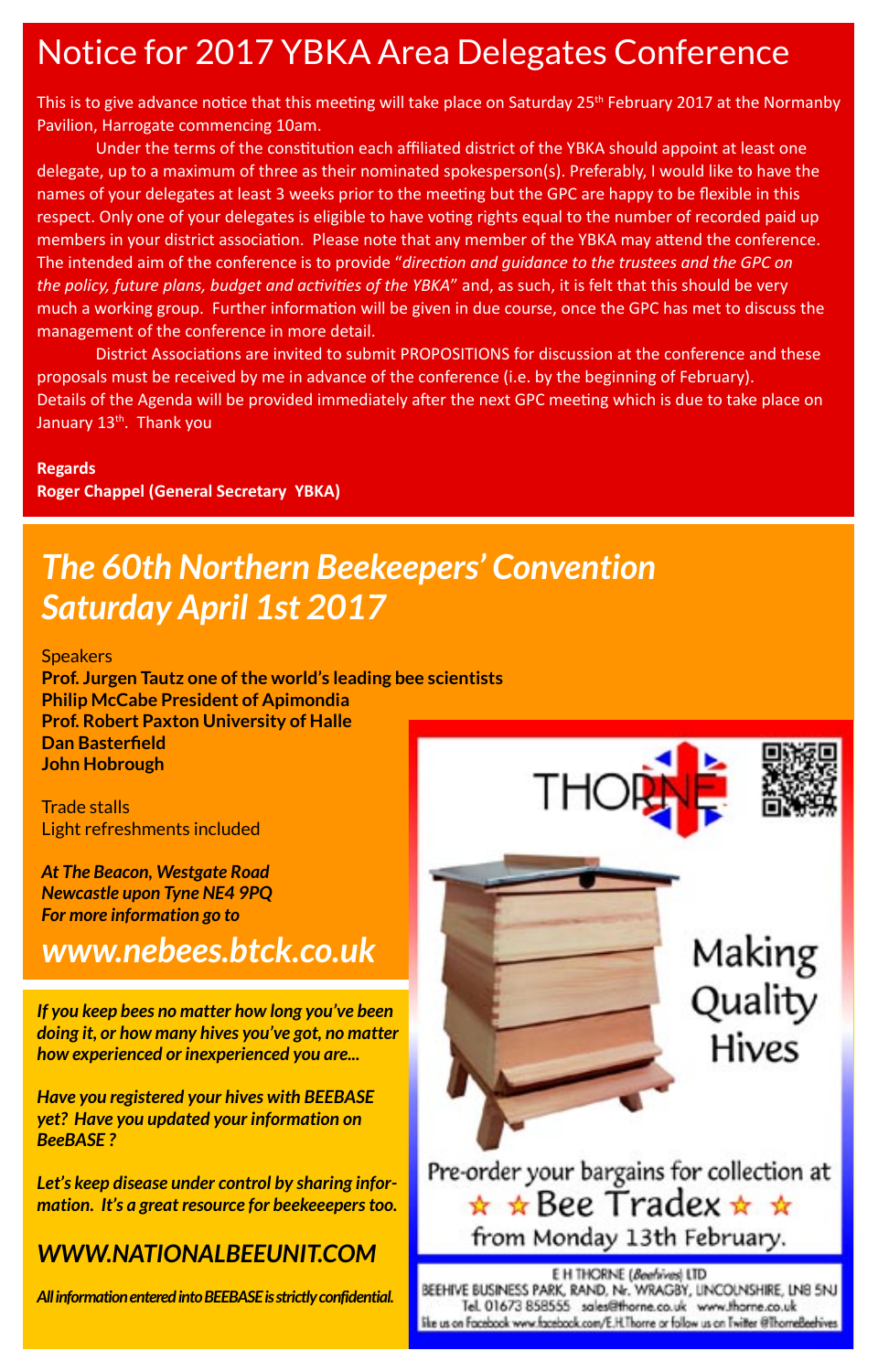# YBKA GENERAL PURPOSES COMMITTEE 2017

| Chairman<br>Area Rep<br>Schools' Day Organiser                    | <b>PHIL GEE</b><br>01422886114       | pigphilgee@btinternet.com<br>07769650059                    |                            |
|-------------------------------------------------------------------|--------------------------------------|-------------------------------------------------------------|----------------------------|
| <b>General Secretary</b><br>Area Rep                              | <b>ROGER CHAPPEL</b><br>01325 315741 | secretary@ybka.org.uk<br>07905 190701                       |                            |
| <b>Treasurer</b>                                                  | 01937834809                          | NORBERT COOPER norbert.cooper@btinternet.com<br>07957404047 |                            |
| <b>Education Officer</b>                                          | 07876618071                          | YVONNE KILVINGTON ykilvington@btopenworld.com               |                            |
| Webmaster                                                         | <b>DAVID LAMONT</b><br>01274619787   | davidlamont431@btinternet.com<br>07968817153                |                            |
| Equipment/Resources Officer DERRIE O'SULLIVAN derrie@ntlworld.com |                                      |                                                             |                            |
| <b>Honey Show Chief Steward</b>                                   | <b>DAVE SHANNON</b><br>01302772837   | daveshannon.aca@me.com<br>07907856515                       |                            |
| <b>BBKA ADM Rep</b><br>Area Rep                                   | <b>TONY JEFFERSON</b><br>07749731945 | stoneleabees@yahoo.co.uk                                    |                            |
| Area Rep                                                          | <b>CHRIS HARDY</b>                   | oldsalmon@gmail.com                                         |                            |
| Area Rep                                                          | <b>SIMON MASLIN</b>                  | 4simonm@gmail.com 01482 656018                              |                            |
| Area Rep                                                          | <b>BRONWEN WHITE</b>                 | bron@mistral138.plus.com                                    |                            |
| Area Rep                                                          | ROB CLAXTON-INGHAM                   | rob@claxtoningham.seriouslyinternet.com                     |                            |
| Area Rep                                                          | <b>JOHN GAUNT</b>                    | j.gaunt@wass.co.uk                                          |                            |
| <b>NBU Rep</b>                                                    | <b>IVOR FLATMAN</b>                  | ivor.flatman@apha.gsi.gov.uk                                | 01924252795<br>07775119436 |
| <b>YAS Rep</b>                                                    | <b>IVOR FLATMAN</b>                  | ivor.flatman@homecall.co.uk 01924 257089                    |                            |